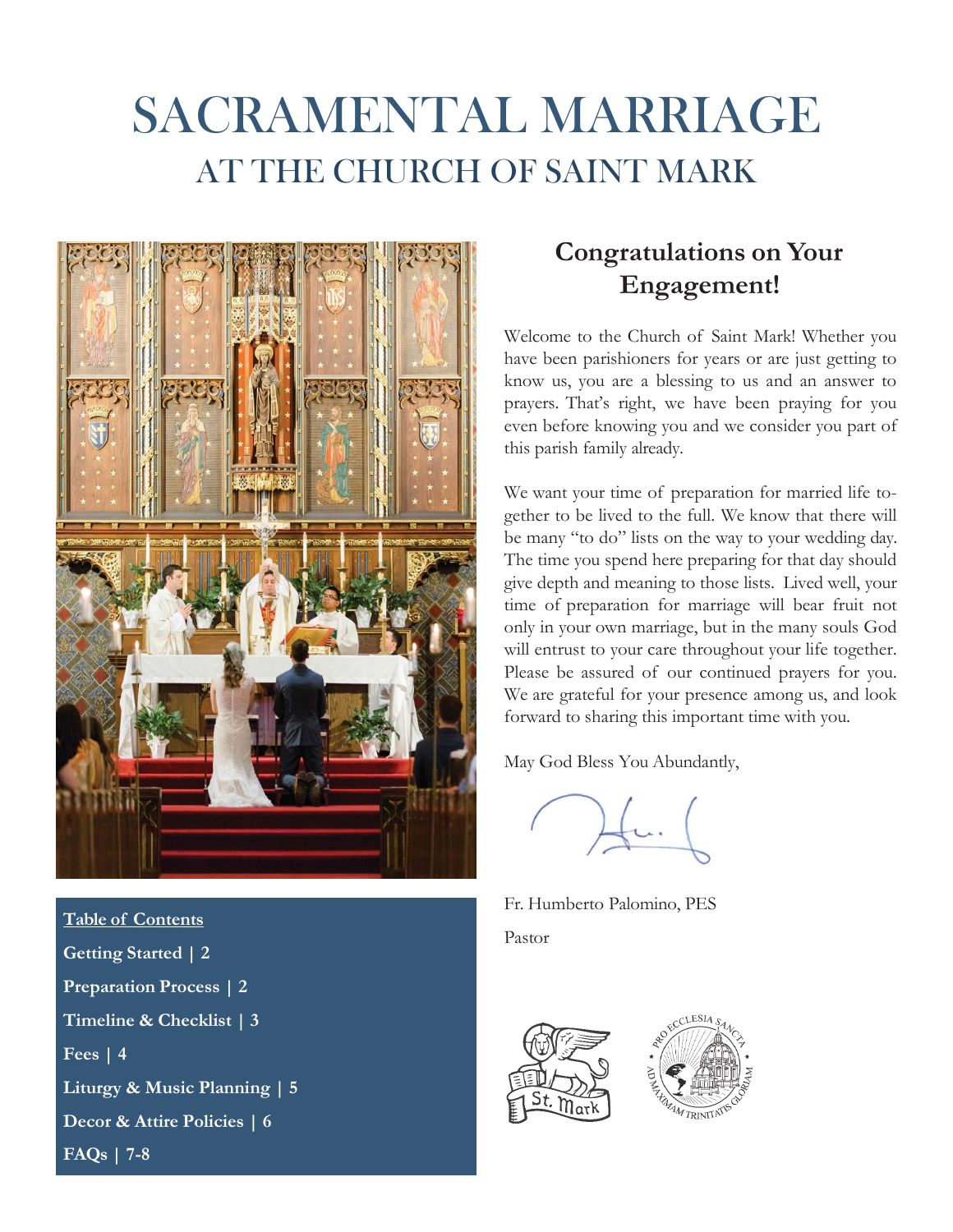### Getting Started

And I will espouse you forever; I will espouse you in righteousness and in justice, in steadfast love, and in mercy. *–*

The Sacrament of Marriage is a visible sign of God's love to the world. When a man and a woman are married in the Church, they receive the grace needed for a lifelong bond of unity. We at the Church of Saint Mark are honored to help you prepare for the celebration of this sacrament in your lives and for your life together as husband and wife.

To be married at the Church of Saint Mark, either the bride or the groom must be a practicing Catholic. Additionally, both parties must be free to marry in the Catholic Church, which will be established by the priest assigned to your wedding at your first meeting. If either of the persons have been married previously (civilly or religiously), notification of a final declaration of nullity or certificate of death must be given to the priest prior to beginning any preparation. If you are not a registered parishioner, we hope that you will consider making the Church of Saint Mark your parish home. Please note that we will give our registered parishioners priority when it comes to reserving a wedding date.



### **Setting Your Wedding Date**

We know that setting your date and time is an important decision to guide the rest of your planning process. Please know that we will do our best to arrange a meeting with a priest as soon as possible after you complete the inquiry form online at [www.onestrongfamily.org/sacraments,](http://www.onestrongfamily.org/sacraments) but we do not confirm dates prior to the first meeting. For your information, weddings are usually held on Saturdays at 2 PM.

**We ask that you do not schedule any other vendors before you meet with your priest and confirm your desired date is available.**

### Marriage Preparation Process

Because the celebration of the Sacrament of Marriage is such an important event in the lives of those who are celebrating it, and because the validity of the marriage depends on the intentions of the couple, the marriage preparation process is vitally important to the celebration of the sacrament and sets the foundation for a lifelong bond of unity between husband and wife. There are four main parts to your formation:

1. **Meeting with your priest** | You will meet several times with one of our priests, who will help you to grow in your understanding of God's plan for marriage and see the important mission God gives you in the world.

2. **Half Day Retreat (HDR) for Young Couples** | You should plan on attending at least two of our HDRs for young couples, offered October through April at the Church of Saint Mark.

3. **FOCCUS Inventory and Mentor Couple** | You will work with a Mentor Couple to learn practical tools for living the Sacrament of Marriage, through taking and discussing the FOCCUS marriage online inventory.

4. **Archdiocesan Marriage Preparation Retreat and NFP Class** | You will also have the opportunity to attend an Archdiocesan Marriage Preparation Retreat and will learn about Natural Family Planning methods.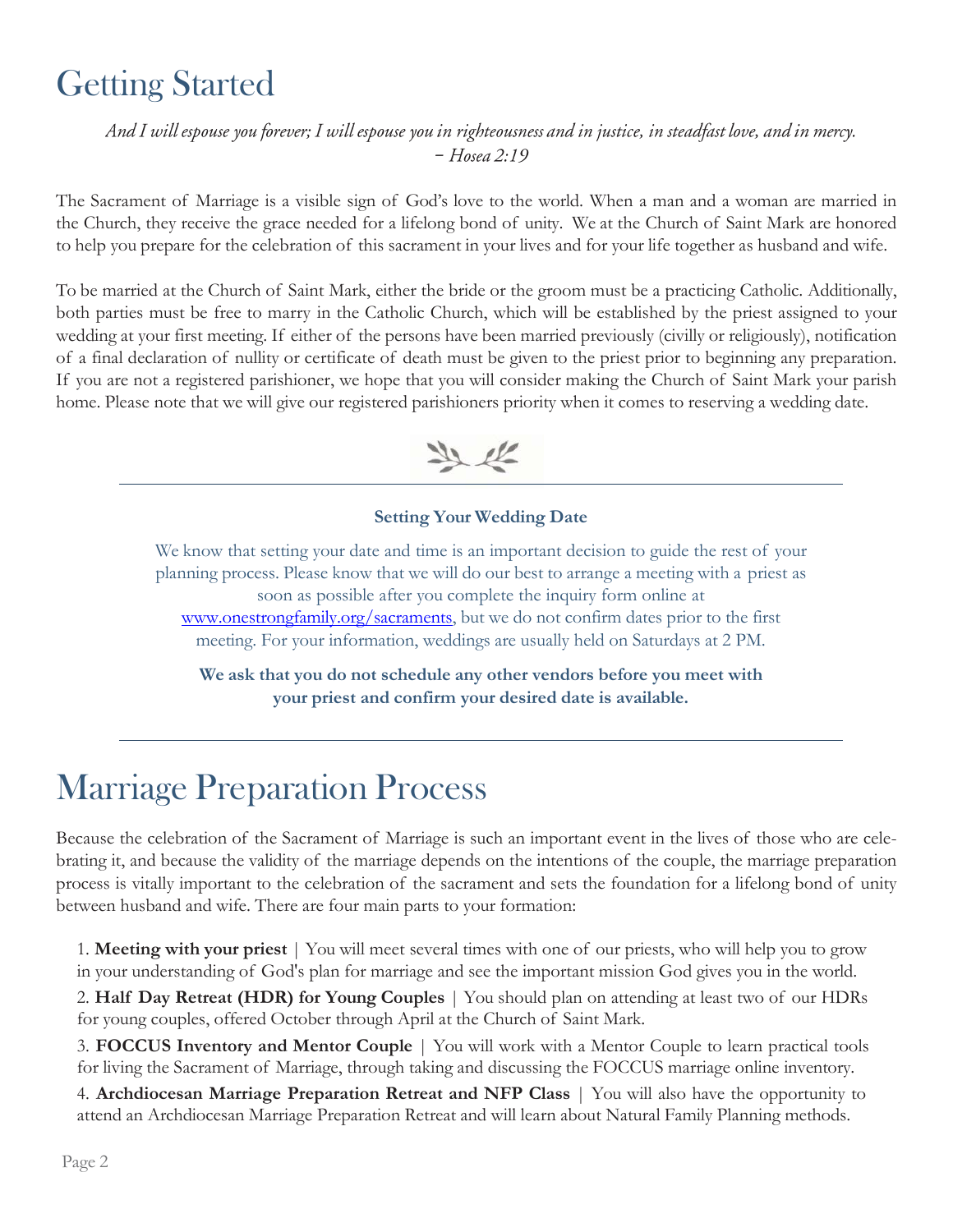### Timeline & Checklist

This timeline is based on the ideal 12 month preparation period. The minimum preparation period is 6 months.

#### **12 MONTHS PRIOR TO THE WEDDING DAY**

- □ Complete Inquiry Form on parish website and we will be in touch about registering for Sacramental Marriage at St. Mark's
- □ After first meeting, contact Tamara Titsworth at [ttitsworth@onestrongfamily.org](mailto:ttitsworth@onestrongfamily.org) with your desired date to check availability
- $\Box$  Pay \$250 deposit to reserve your date

### **9 MONTHS PRIOR TO THE WEDDING DAY**

- □ Sign up for the Archdiocesan *Living God's Love* retreat and a Natural Family Planning (NFP) class
- □ Attend at least two HDRs (held September through May, see flyer for details)

#### **6 MONTHS PRIOR TO THE WEDDING DAY**

- □ Contact church of Baptism to mail your Baptism certificate with all sacraments notated to: Church of Saint Mark 2001 Dayton Avenue St. Paul, MN 55104 Attn: Marriage Preparation
- □ Complete FOCCUS online inventory
- □ Meet with Mentor Couple
- □ Attend one wedding workshop to start your liturgy planning with the Music Director and Wedding Coordinator (held two to three times per year).

#### **2-4 MONTHS PRIOR TO THE WEDDING DAY**

- □ Review FOCCUS results with Mentor Couple
- □ All music must be finalized with Music Director no later than 2 months prior to the wedding day

### **1 MONTH PRIOR TO THE WEDDING DAY**

- □ Meet with Wedding Coordinator to review details
- □ Final meeting with preparation priest
- □ Pay remaining wedding balance

#### **1-2 WEEKS PRIOR TO THE WEDDING DAY**

- □ Obtain Marriage License from the county
- □ Update Wedding Coordinator on any changes
- □ Contact wedding party and family to remind them of the rehearsal date and time (ask them to arrive 15 minutes before the scheduled rehearsal time)
- □ Find time to participate in the Sacrament of Confession

#### **WEDDING REHEARSAL**

- □ Bring your Marriage License to your Wedding Coordinator to be locked in the sacristy
- □ You may bring any programs or small decor items (reserved signs, program baskets, Kleenex for wedding party and family pews) to be locked in the sacristy. Please know we are not responsible for any lost or damaged items.
- □ Pray together for the graces you need as you enter into the Sacrament of Marriage!

#### **AFTER THE WEDDING**

- □ Contact the parish center to update your address in the parish database
- □ Continue to attend the HDRs for Young Couples, to strengthen you in your first year of marriage!



Page 3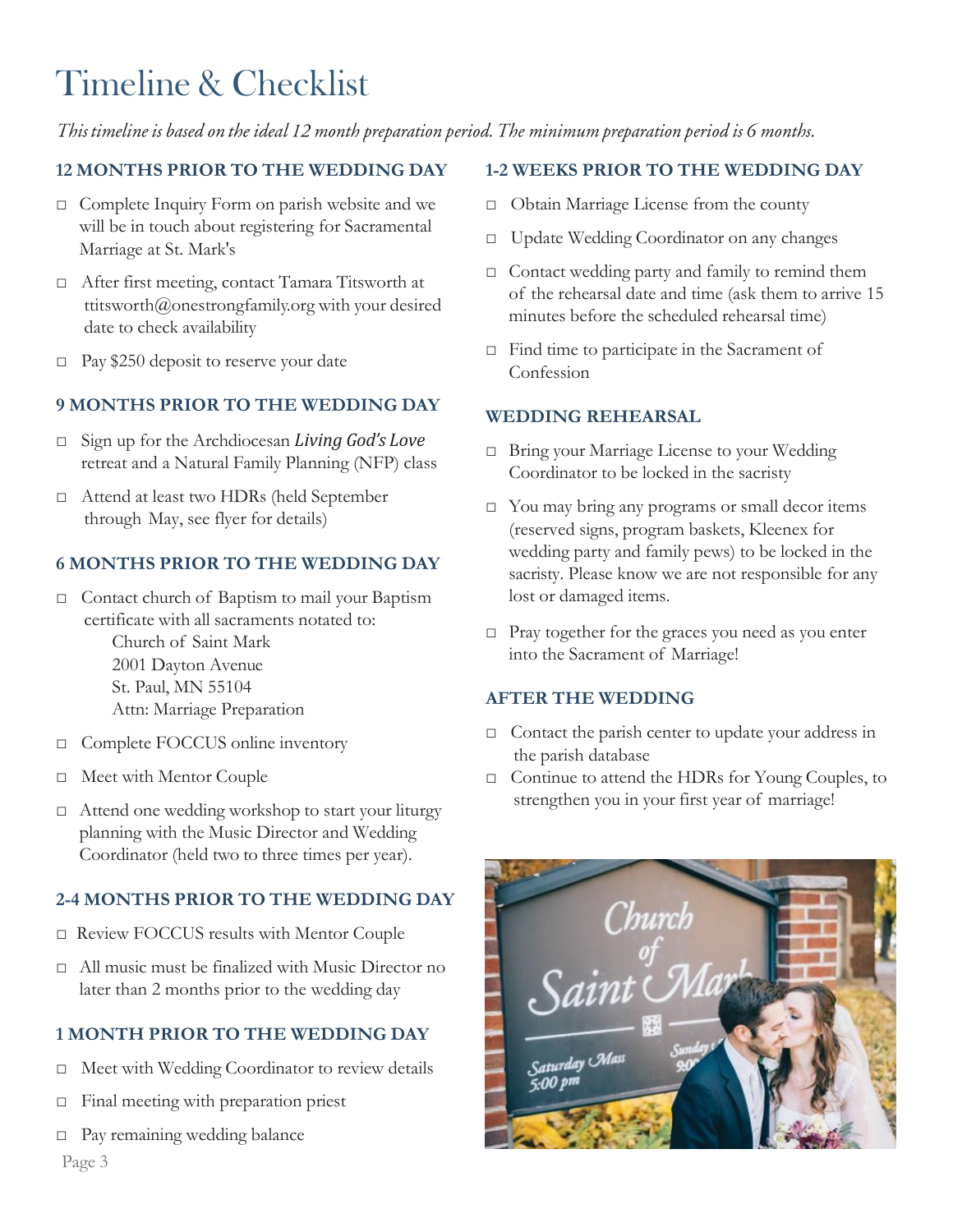## Encounter the Lord Together

To be married in the Catholic Church you are required to actively participate in the sacraments and this time between your engagement and the wedding day is a wonderful opportunity for you to deepen your faith as a couple and put Jesus Christ at the center of your future marriage.



### **Mass**

Daily Monday | 10 AM Daily T-F | 7 and 10 AM Daily Saturday | 8 AM Saturday Anticipatory | 5 PM Sunday | 9 AM, 11 AM, 5 PM (June-August there is no 5 PM)

### **Rosary**

After daily Mass, M-F in the Adoration Chapel and every Saturday in the church.

First Saturday Rosary the first Saturday of every month by Mary's altar.

### **Adoration**

Monday from 10:45 AM to Thursday at 10 PM and Friday from 6 AM to 10 PM. Please use door code 1889# to enter after 7 PM.

### **Confession**

Daily T-F | 9:30 AM Saturday | 3:30-4:30 PM Sunday | 30 minutes before each Mass

" The path of holiness lived together as a couple is possible, beautiful, extraordinarily fruitful, and fundamental for the good of the family, the Church and society." - Saint John Paul II

### Fees

**Deposit - \$250** | Once you have contacted Tamara to check on the availability of your date, we ask that you reserve your date with a \$250 non-refundable deposit. Payment can be made at the parish website for your convenience.

**Remaining Balance - \$650** | Due one month before your wedding and includes: Cantor, Organist, Wedding Coordinator, use of the church, and operational expenses.

**Preparation Outside of Parish or Preparation Only |** If you plan to go through marriage preparation with a priest or deacon outside of the parish or will be getting married out of state and would like to be prepared by a Saint Mark's priest, please contact Fr Joe Barron at [frjoe@onestrongfamily.org](mailto:frjoe@onestrongfamily.org) or (651) 645-5717 to discuss fees.

**Additional** | The Archdiocesan retreat and NFP classes have additional fees payable to those organizations. Additional musicians, outside of the cantor and organist provided by the parish, should be compensated as well.

**Cancellation Policy** If a couple cancels their wedding reservation they will forfeit the \$250 deposit, but any remainder paid will be refunded. A couple may change their wedding date without submitting a new deposit.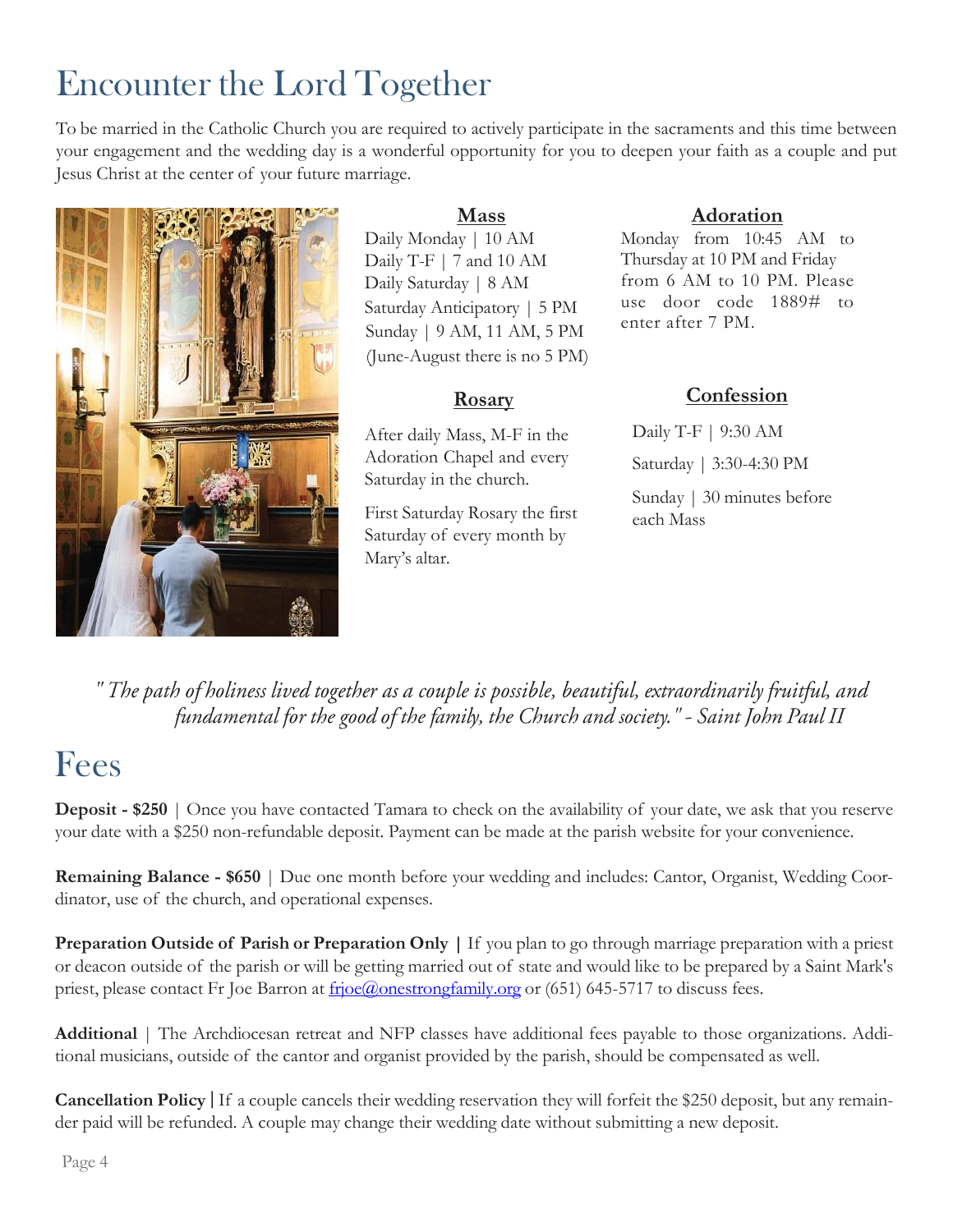### Liturgy & Music Planning

Engaged couples are encouraged to take an active role in choosing the scripture readings, music, and other aspects of the wedding celebration. At the wedding workshop, you will receive a wedding worksheet and the "Together for Life" book to assist you in selecting your readings and prayers.

### **Readings**

Couples are asked to prayerfully review the Old Testament, New Testament, and Gospel readings in the "Together for Life" book. The choice of readings expresses the faith of the couple and conveys their values and the meaning of marriage. If you have other scripture readings in mind, please discuss those with your Wedding Coordinator. They will make the final decision on whether your selections are appropriate to the theme of the liturgy. The choice of non-scripture readings is never allowed.

### **Music**

Music is an integral and important part of the celebration of marriage and its selection should be a thoughtful and collaborative process between the couple and the Music Director. In a Catholic wedding, the music should be musically and textually suitable for Mass- that is, it should reflect the dignity and importance of the sacrament taking place, not a mere celebration of the couple. While popular, theatrical, or cinematic music certainly has a place at other parts of the wedding celebration, there are many options for beautiful liturgical music suitable for Mass. Another important aspect of music in the Catholic Church is that it fosters communal prayer and is not simply entertainment. Therefore, the use of recorded music is not allowed and there should be opportunities for congregational participation.

After attending a Wedding Workshop, all music selections must be submitted to the Music Director for approval and guidance two months before the wedding. The Church of Saint Mark provides an organist/pianist and cantor (singer) for the Mass, but by no means are other instruments excluded, provided they are suitable to Catholic worship. Please let the Music Director know if you would like any additional instruments, and note they will require a separate stipend. Any outside singers or instrumentalists must be approved by the Music Director, and should be compensated.

### **WeddingCoordinator**

The Church of Saint Mark will assign each couple a Wedding Coordinator to ensure that everything runs smoothly on your wedding day. The Wedding Coordinator's role is to be available to answer any questions the couple may have prior to the wedding ceremony and to assist in your liturgy planning as needed. You will be assigned a Wedding Coordinator and after they have looked over your wedding worksheet they will contact you to discuss any details and introduce themselves.

The Wedding Coordinator will be present at the rehearsal to provide instruction on how wedding ceremonies are handled at the Church of Saint Mark. They will be present on the day of the wedding to oversee details during the ceremony, unlock the church, turn on the lights, prepare the sanctuary, inform your photographer/videographer about policies, and facilitate the procession.

### **Sacramental Marriage Outside of the Mass**

In general, it is the norm for weddings between two practicing Catholics to occur within the Mass. A wedding outside of the Mass might be preferable for an interfaith couple (where one person is not Catholic). If you are concerned because your guests are of different faiths, please speak with the priest preparing you for marriage. Celebrations like the Sacrament of Marriage can be a life changing experience for a non-Catholic to be in the presence of the Eucharist and witness the reverence of the Mass. It is also a time for the bride and groom to be strengthened at the Eucharistic table for your journey together.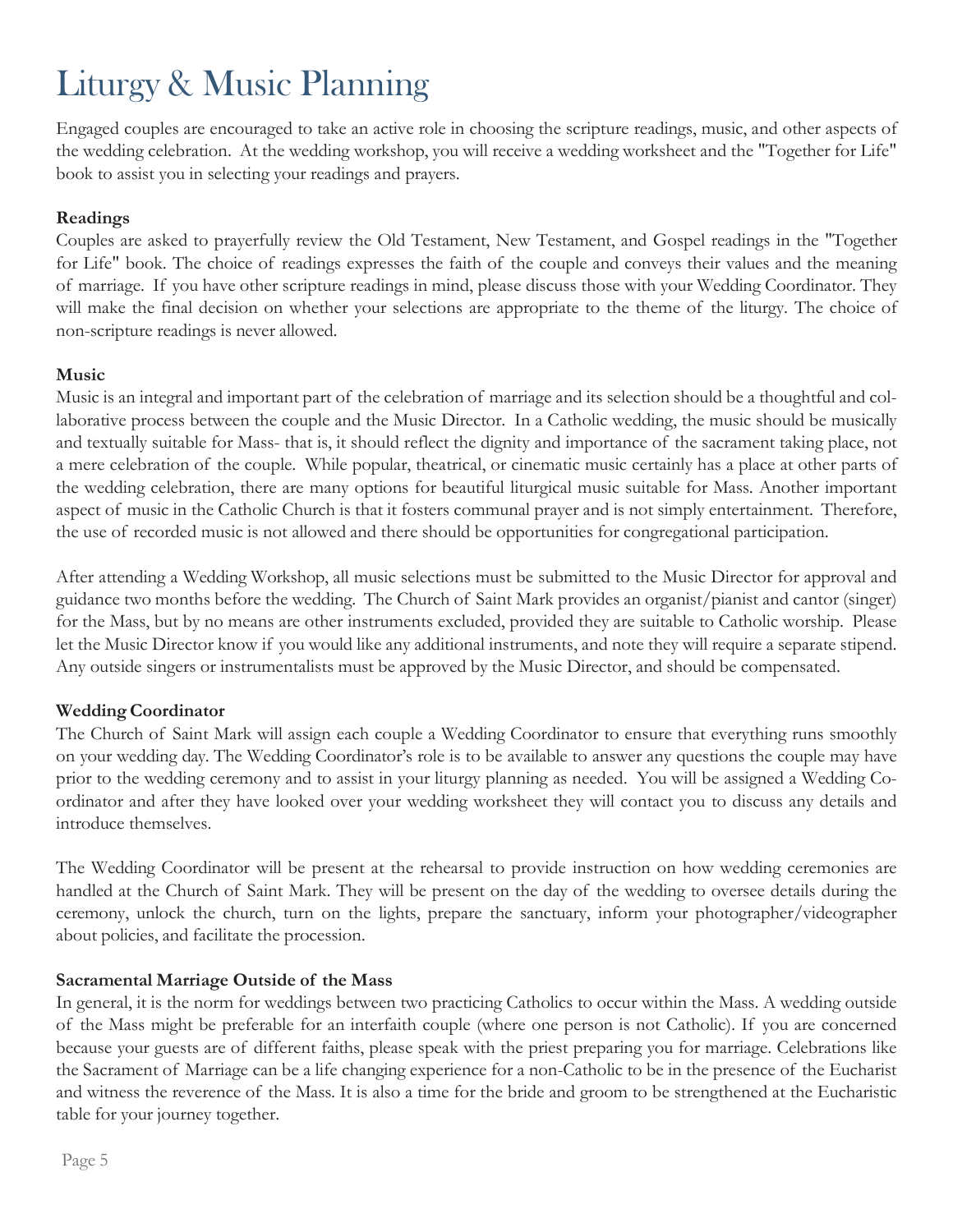### Decor Policies

The Church of Saint Mark is very ornate and does not need to be overly decorated. All seasonal flowers and decorations are to remain in place. Please keep in mind that you only have two hours before the ceremony and approximately thirty minutes after the ceremony to use the church. Other events may be scheduled on the same day and we have Confessions immediately following on Saturdays. If you have questions about decor, please consult your Wedding Coordinator.

#### **Floral Arrangements**

Flowers are not to be placed on the altar. A large arrangement in front of the altar, though beautiful, will be covered for most of the wedding by the wedding party and the couple during the Liturgy of the Eucharist, so we advise against this. No floral or decor should impede the priest's ability to walk around the altar. Two medium sized arrangements on either side are recommended if desiring floral decor. All plants and flower arrangements should come in their own vases; the parish does not provide containers. You are welcome to present a small flower arrangement to Mother Mary as part of the liturgy. We do have vases available for this. Flowers may not be delivered prior to the wedding date. Please work with the Wedding Coordinator to arrange a time for the flowers to be delivered, so that they can be sure the church is unlocked.

#### **Aisle Runner and Aisle Decor**

The use of an aisle runner is not permitted by the Church of Saint Mark. Aisle decorations must not obstruct your guests from entering or exiting the pews and must be removed immediately after the celebration.

#### **Unity Candle**

The Church of Saint Mark does not permit the use of a unity candle during the ceremony as it is not a part of the wedding liturgy.

### **Pew & Aisle Decor**

If pew decorations are to be used, they are to be attached to the pew using pew clips. No tape of any kind is permitted on the pews. Pew decor must be approved prior to the wedding day by the Wedding Coordinator.

### Attire Policies

Your choices should reflect the dignity of Christian marriage. Some styles that are appropriate for your reception simply are not appropriate for a sacred event such as the Sacrament of Marriage. Contact your wedding coordinator if you have questions.

### **Bride and Female Wedding Party**

All wedding attire must be modest. Low necklines, high slit dresses, and spaghetti strap or strapless dresses are not in keeping with the appropriate guidelines for a religious service. Many bridal stores offer beautiful cover ups or modifications that can be removed for your reception.

### **Groom and Male Wedding Party**

Suits or tuxedos should not detract from the ceremony. "Costume" style tuxedos or accessories are not appropriate for a sacred event.

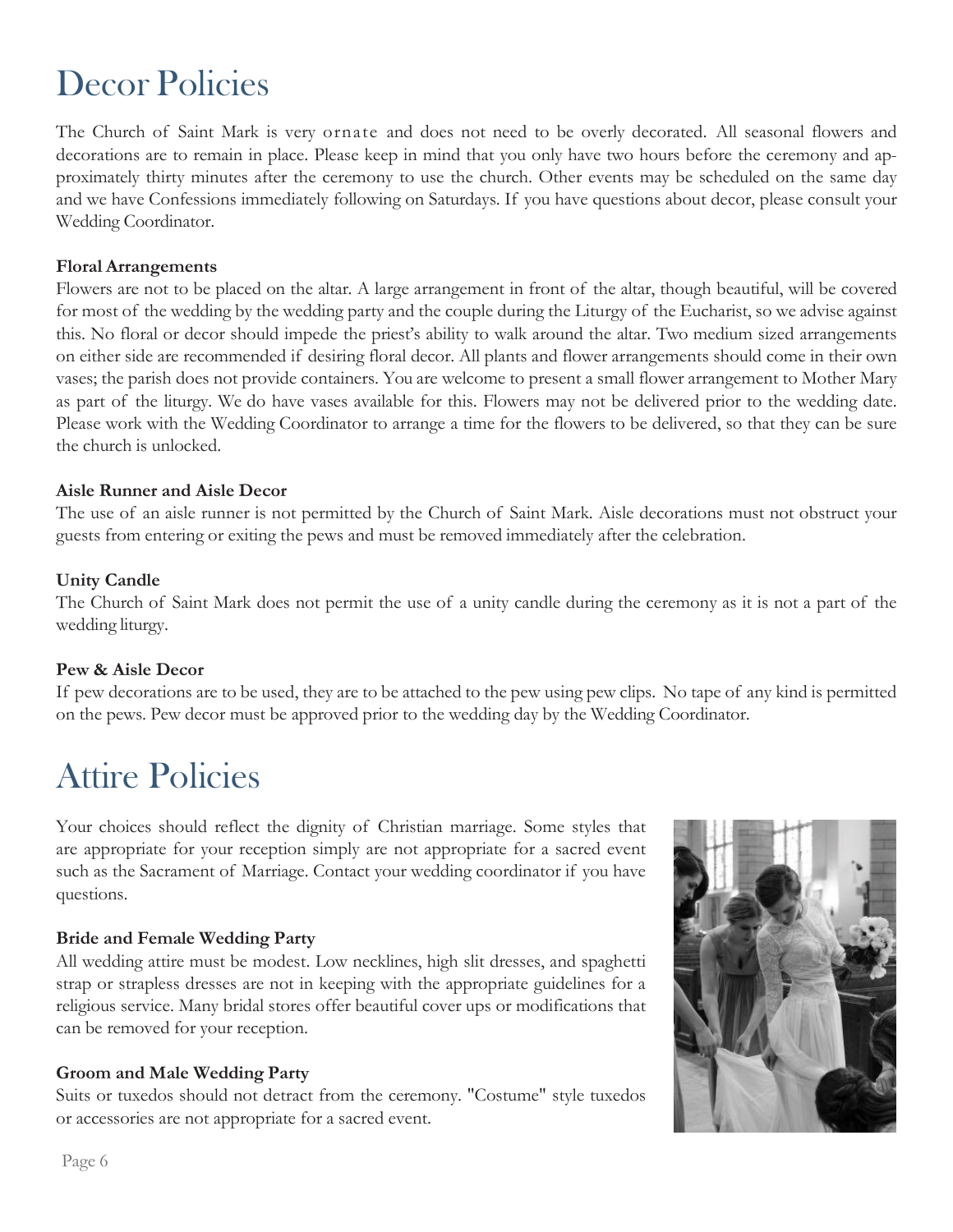### FAQs (Frequently Asked Questions)

**Do we have to be registered parishioners to get married at the Church of Saint Mark?** If you are not a registered parishioner, we ask that you meet with one of our priests initially, so they may get to know you and so you can decide if Church of Saint Mark is a good fit for you as a couple. We encourage you to get married at the parish where you will continue your sacramental life as a married couple. If you plan to regularly attend our parish after your marriage, we are happy to help you become registered members of the parish family. Please register online at [www.onestrongfamily.org](http://www.onestrongfamily.org/) or contact the parish center at [parishcenter@onestrongfamily.org.](mailto:parishcenter@onestrongfamily.org)

**How much does it cost to get married at the Church of Saint Mark?** The total fee is \$900 and includes a non-refundable \$250 deposit to reserve your date. The payment is not for the sacrament, but for the professional services, materials, and facilities involved in a wedding Mass. We ask that this be paid in full one month prior to your wedding day. See the "Fees" section on page 4 for details.

**How many bridesmaids and groomsmen can we have?** The maximum number in the wedding party is six on each side; however, four to five fit comfortably on the steps. There are many other ways to involve friends in the ceremony such as: readers, gift bearers, ushers, and greeters.

**May we throw rice, flower petals, confetti, or use bubbles?** We do not allow any of these (or other) items to be used inside or outside of the church as it is a liability and we have limited time to clean up before Confessions and Mass.

**Can we have a visiting priest or deacon celebrate our marriage?** If you would like a visiting celebrant to preside at your wedding you may submit a request through Fr Joe Barron or the priest who is preparing you for marriage. You will be notified if your request has been granted. If the visiting celebrant is from outside of the Archdiocese of Saint Paul and Minneapolis there is additional paperwork involved. Please contact Fr Joe for more information.

If we want our priest friend to prepare us for marriage can we still get married at St. Mark's? If you wish to be prepared outside of the parish by a priest or deacon, please contact Fr Joe Barron at [frjoe@onestrongfamily.org.](mailto:frjoe@onestrongfamily.org) Each couple will be reviewed on a case-by-case basis and you will be notified if your request has been granted.

**My cousin has a great voice. Can she sing at our wedding?** There are two roles for vocalists in the nuptial liturgy. One is as cantor for the Psalm, Mass parts, and congregational hymns. The second is singing a solo work at appropriate times throughout the Mass. If your cousin wishes to serve as cantor, they should have experience as a cantor in a Catholic Church, or at the very least, be very familiar with the Catholic liturgy. If this is not the case, anyone is welcome to serve as soloist, subject to approval of the Music Director, provided the selection is liturgically and musically appropriate and they are compensated for their time and talent.

**I've gone to many weddings that include the favorite pop songs of the couple, or popular love songs. Why can't we do them here?** The Catholic church has a rich musical heritage that is an important part of the liturgy, and therefore it is important the music that is selected be sacred in nature, always lifting the hearts and minds of the assembly beyond everyday life. Pop music, while perfectly acceptable at a reception, is often a celebration of everyday life and sometimes does not give due reverence to the Sacrament of Marriage. While it is tempting to see this restriction as limiting, the Music Director will work closely with you to select music that is beautiful and appropriate, and is an opportunity to open your minds and ears to new musical genres.